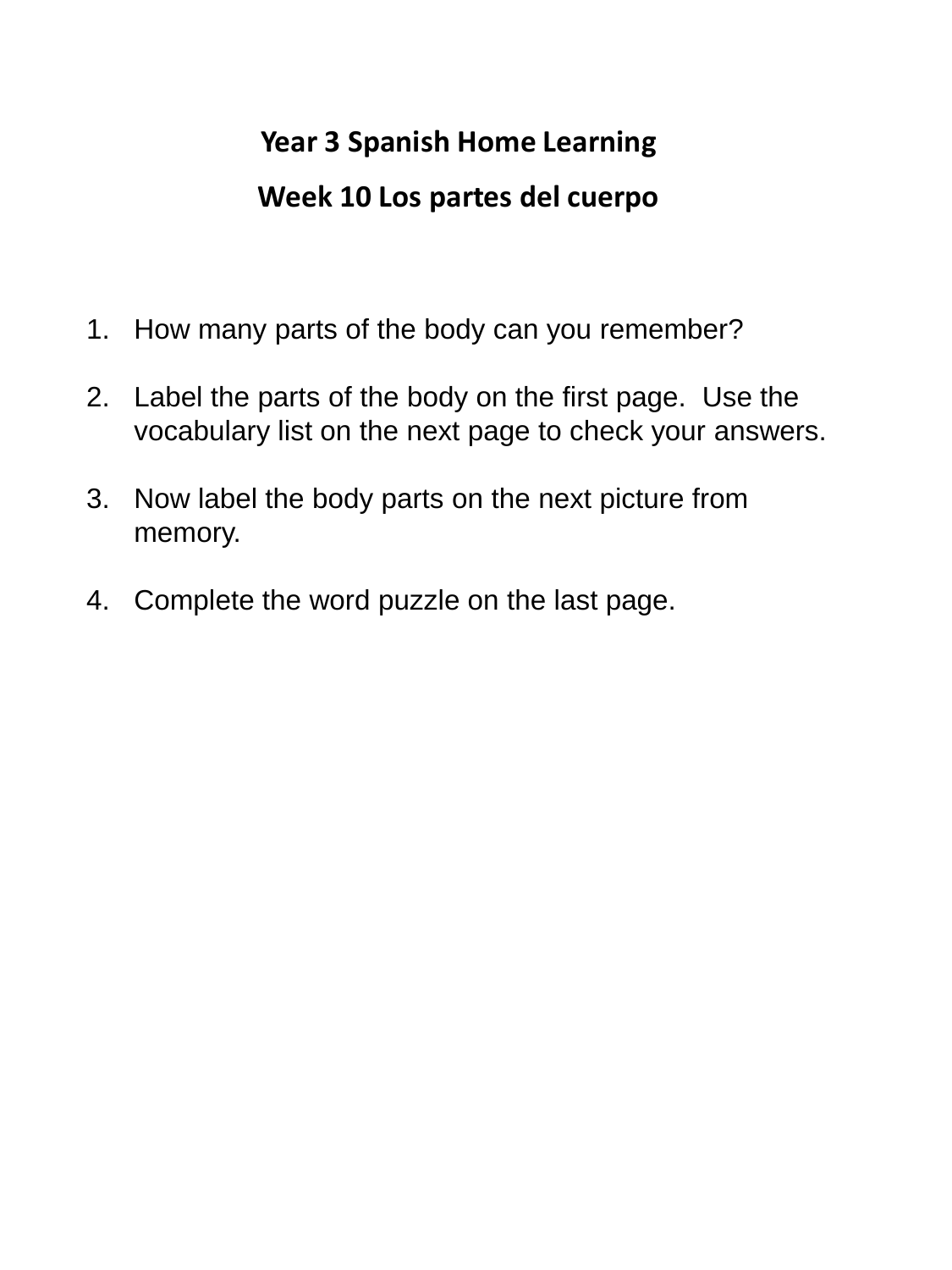### **Las partes del cuerpo**

Complete the labels with the correct words. Don't copy…**Look, cover, write and check**.

# <u>las partes del cuerpo</u>



el pie el brazo la pierna la mano los hombros la cabeza el codo el dedo el estómago la rodilla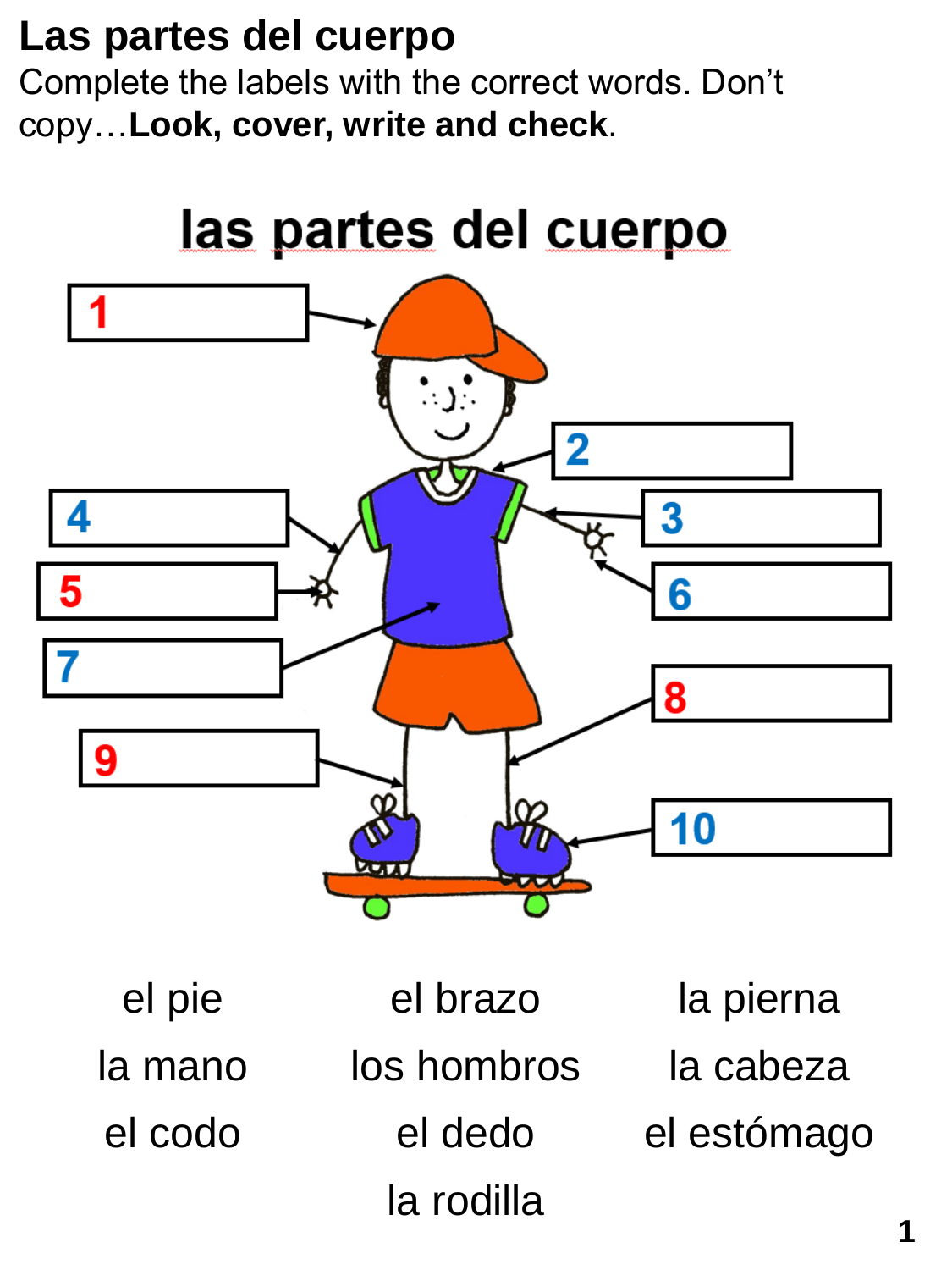| Las partes del cuerpo | The parts of the body |
|-----------------------|-----------------------|
| la cabeza             | head                  |
| la espalda            | back                  |
| la mano               | hand                  |
| la pierna             | leg                   |
| la rodilla            | knee                  |
| la nariz              | nose                  |
| las orejas            | ears                  |
| el estómago           | stomach               |
| el brazo              | arm                   |
| el dedo               | finger                |
| el pie                | foot                  |
| los dientes           | teeth                 |
| los ojos              | eyes                  |
| el codo               | elbow                 |
| los hombros           | shoulders             |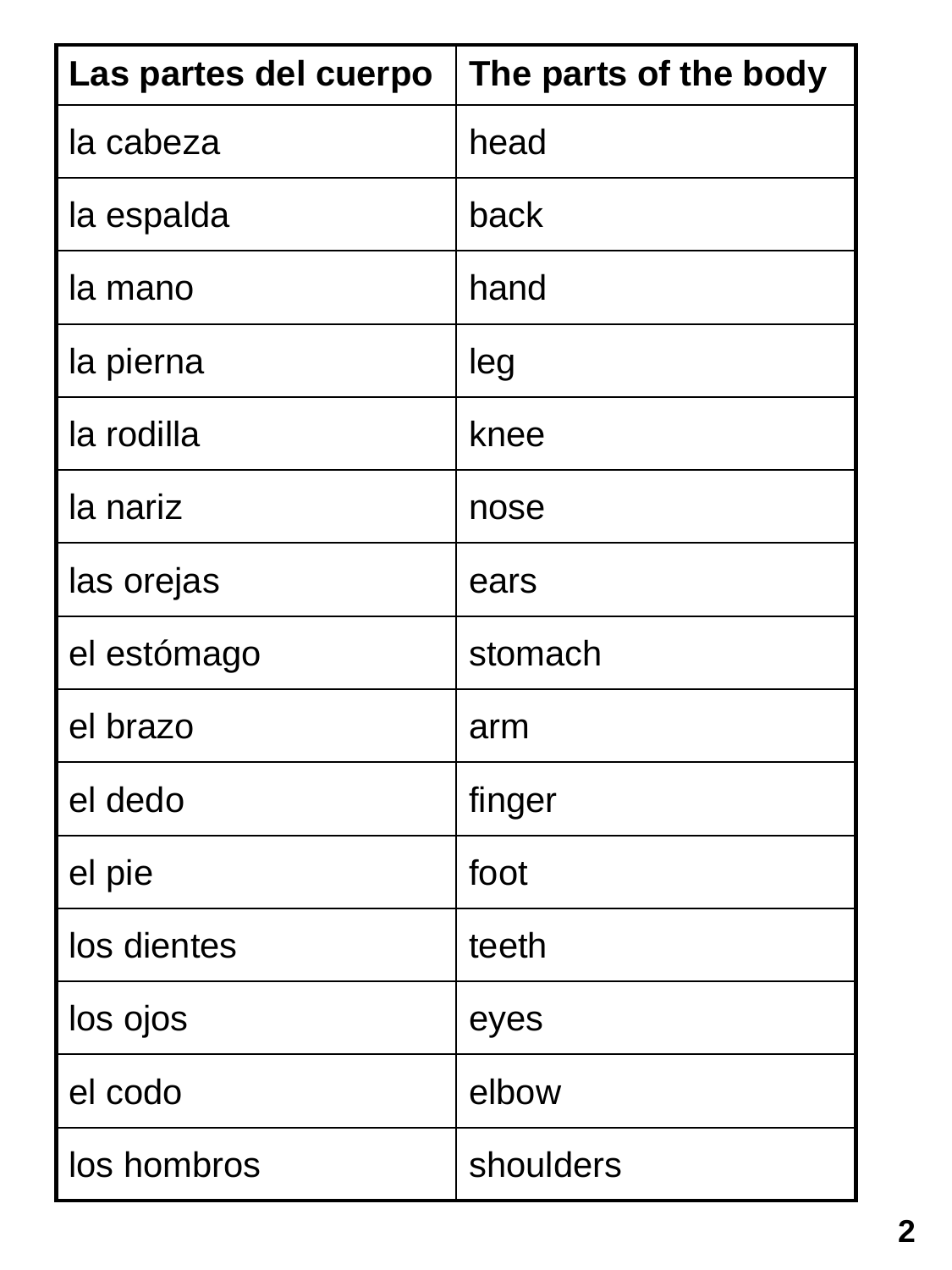### **Las partes del cuerpo**

Try to write as many of the parts of the body words from memory as you can. Check for any you cannot remember and write them in with a different colour pencil.